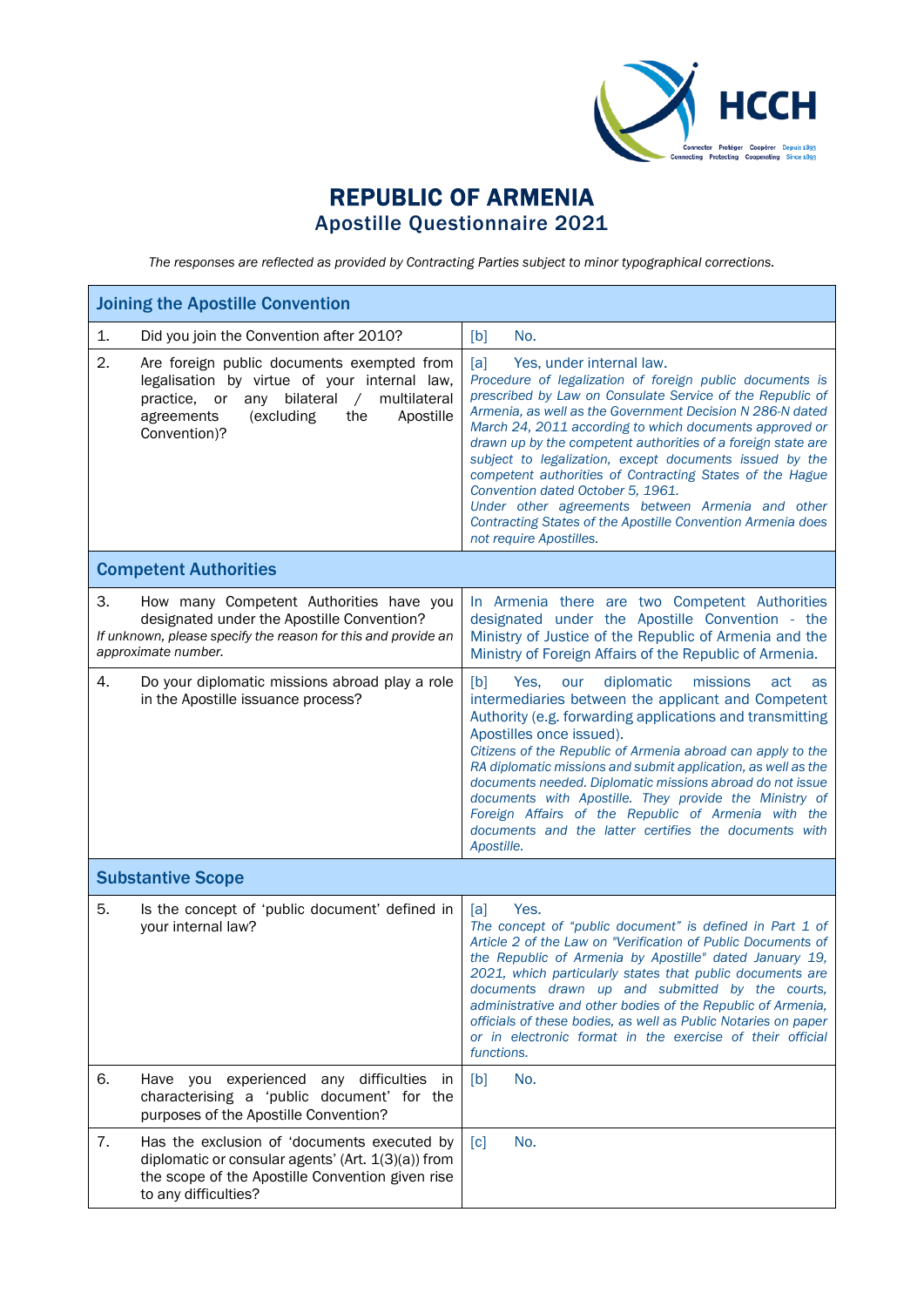| 8.                                        | Do you think this Art. 1(3)(a) exclusion is justified<br>in the context of the modern operation of the<br>Convention?                                                                                                                                                        | No.<br>[b]                                                                                                                                                                                                                                               |              |              |  |
|-------------------------------------------|------------------------------------------------------------------------------------------------------------------------------------------------------------------------------------------------------------------------------------------------------------------------------|----------------------------------------------------------------------------------------------------------------------------------------------------------------------------------------------------------------------------------------------------------|--------------|--------------|--|
| 9.                                        | Has the exclusion of 'administrative documents<br>dealing directly with commercial or customs<br>operations' (Art. 1(3)(b)) from the scope of the<br>Convention given<br>Apostille<br>rise<br>to<br>any<br>difficulties?                                                     | Yes, as the State of origin.<br>[a]<br>Sometimes it is difficult to evaluate which documents<br>are classified under administrative documents dealing<br>with commercial or customs operations, as well as the<br>reason of exclusion of such documents. |              |              |  |
| 9.1.                                      | For Parties that answered yes to Q9.<br>How has previous guidance on the interpretation<br>of the Art. 1(3)(b) exclusion assisted in resolving<br>these difficulties? (E.g. the 'extremely narrow'<br>construction referred to in C&R No 10 of the<br>2016 SC).              | We find the assistance regarding the previous guidance<br>on the interpretation of the Art. 1(3)(b) exclusion<br>sufficient.                                                                                                                             |              |              |  |
| 10.                                       | Do you think this Art. 1(3)(b) exclusion is justified<br>in the context of the modern operation of the<br>Convention?                                                                                                                                                        | Yes.<br>[a]                                                                                                                                                                                                                                              |              |              |  |
| 11.                                       | Do you issue (outgoing) or accept (incoming)                                                                                                                                                                                                                                 |                                                                                                                                                                                                                                                          | <b>Issue</b> | Accept       |  |
|                                           | Apostilles for any of the following categories of<br>document?                                                                                                                                                                                                               | Certificates of origin                                                                                                                                                                                                                                   |              | $\mathsf{X}$ |  |
|                                           |                                                                                                                                                                                                                                                                              | <b>Export licences</b>                                                                                                                                                                                                                                   |              | $\mathsf{X}$ |  |
|                                           |                                                                                                                                                                                                                                                                              | Import licences                                                                                                                                                                                                                                          |              | X            |  |
|                                           |                                                                                                                                                                                                                                                                              | Health and safety certificates<br>issued by the relevant<br>government authorities or<br>agencies                                                                                                                                                        |              | X            |  |
|                                           |                                                                                                                                                                                                                                                                              | Certificates of products<br>registration                                                                                                                                                                                                                 |              | X            |  |
|                                           |                                                                                                                                                                                                                                                                              | Certificates of conformity                                                                                                                                                                                                                               |              | X            |  |
|                                           |                                                                                                                                                                                                                                                                              | End user certificates<br>(i.e. documents certifying that the<br>buyer is the end user of acquired<br>goods)                                                                                                                                              |              | X            |  |
|                                           |                                                                                                                                                                                                                                                                              | Commercial invoices                                                                                                                                                                                                                                      |              | X            |  |
|                                           | <b>Apostille Process</b>                                                                                                                                                                                                                                                     |                                                                                                                                                                                                                                                          |              |              |  |
|                                           | <b>Certification of Public Documents</b>                                                                                                                                                                                                                                     |                                                                                                                                                                                                                                                          |              |              |  |
| 12.                                       | Do any of your public documents require some<br>No, an intermediate certification is not required<br>[b]<br>other intermediate certification before the<br>for any public document; Apostilles are issued directly<br>issuance of an Apostille?<br>upon the public document. |                                                                                                                                                                                                                                                          |              |              |  |
| <b>Requesting an Apostille (Outgoing)</b> |                                                                                                                                                                                                                                                                              |                                                                                                                                                                                                                                                          |              |              |  |
| 13.                                       | How can an Apostille be requested?                                                                                                                                                                                                                                           | [a]<br>In person.                                                                                                                                                                                                                                        |              | X            |  |
|                                           |                                                                                                                                                                                                                                                                              | [b]<br>By post.                                                                                                                                                                                                                                          |              |              |  |
|                                           |                                                                                                                                                                                                                                                                              | By email.<br>[c]                                                                                                                                                                                                                                         |              |              |  |
|                                           |                                                                                                                                                                                                                                                                              | Through a website.<br>$\lceil d \rceil$                                                                                                                                                                                                                  |              | X.           |  |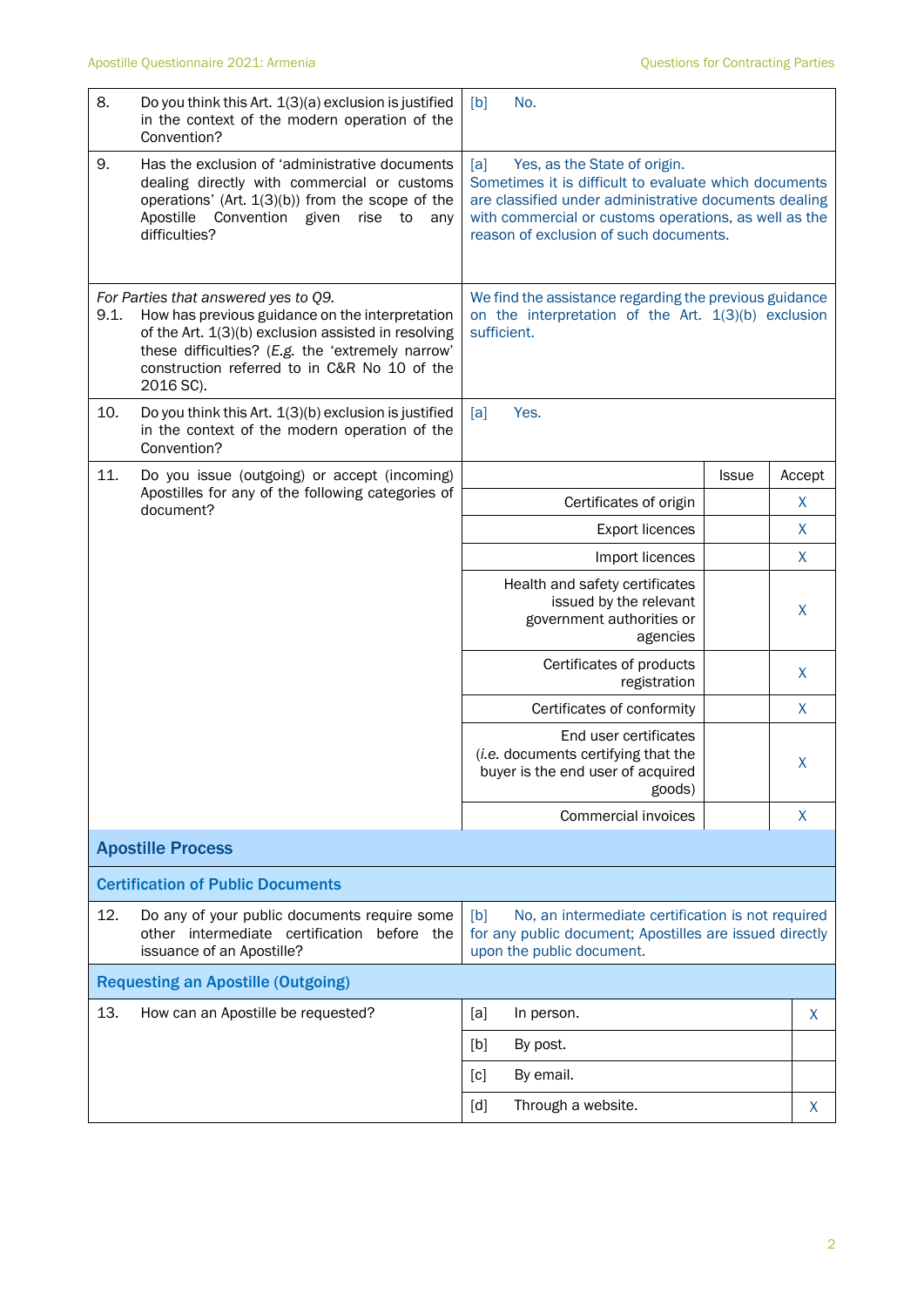|     |                                                                                                                                                                                                                                               | Other.<br>[e]<br>The Government of the Republic of Armenia on behalf<br>of the Ministry of Justice has delegated powers to<br>Haypost (National Postal Operator) and Banks of the<br>Republic of Armenia with acceptance of Apostille<br>applications. The latters send the documents to the<br>Ministry of Justice by post.                                                                                                                                                                                                                                                       |                                                                                       |  | X |
|-----|-----------------------------------------------------------------------------------------------------------------------------------------------------------------------------------------------------------------------------------------------|------------------------------------------------------------------------------------------------------------------------------------------------------------------------------------------------------------------------------------------------------------------------------------------------------------------------------------------------------------------------------------------------------------------------------------------------------------------------------------------------------------------------------------------------------------------------------------|---------------------------------------------------------------------------------------|--|---|
| 14. | When issuing an Apostille, do you enquire about<br>the State of destination?                                                                                                                                                                  | [b]<br>Yes, the enquiry is made orally.                                                                                                                                                                                                                                                                                                                                                                                                                                                                                                                                            |                                                                                       |  |   |
| 15. | How long does it take for an Apostille to be<br>issued?                                                                                                                                                                                       | Other requests<br>(from the time of<br>In-person request<br>e-Apostille requests<br>(paper Apostille)<br>receipt) (paper<br>Apostille)                                                                                                                                                                                                                                                                                                                                                                                                                                             |                                                                                       |  |   |
|     |                                                                                                                                                                                                                                               | On the following<br>On the following<br>On the following<br>working day<br>working day<br>working day                                                                                                                                                                                                                                                                                                                                                                                                                                                                              |                                                                                       |  |   |
| 16. | Does your Competent Authority impose a fee for<br>issuing an Apostille?                                                                                                                                                                       | Yes, a single price for all Apostilles.<br>[a]<br>A single price in the amount of approximately 8 Euro is<br>imposed for an Apostille. From May 16, 2021 according to<br>the Law "on Amendments and Supplements to the Law on<br>State Fee" the state fee for the Apostille will rise to<br>approximately 13 Euro.                                                                                                                                                                                                                                                                 |                                                                                       |  |   |
|     | <b>Issuing an Apostille (Outgoing)</b>                                                                                                                                                                                                        |                                                                                                                                                                                                                                                                                                                                                                                                                                                                                                                                                                                    |                                                                                       |  |   |
| 17. | How is the origin of a public document verified<br>for the purpose of issuing an Apostille (i.e.<br>verification of the authenticity of the signature,<br>the capacity of the signer, and the identity of the<br>seal / stamp (Art. $5(2)$ )? | Single Competent Authority.<br>[a]<br>An electronic database of sample signatures /<br>[iii]<br>seals / stamps.                                                                                                                                                                                                                                                                                                                                                                                                                                                                    |                                                                                       |  |   |
| 18. | How does a Competent Authority address<br>situations where it is unable to verify the origin<br>of the public document?                                                                                                                       | [d]<br>Other.<br>The Electronic System of Apostille has the database of<br>sample signatures / seals / stamps, the capacity of the<br>signer through which we can identify the above-mentioned<br>data. In case of long-standing documents with signatures /<br>seals / stamp which have not been maintained and when<br>there is no doubt about the forgery, we verify with Apostille<br>stating that it was issued by an official. We can also require<br>sample signatures / seals / stamps of the authorities which<br>have issued them to confirm authenticity the documents. |                                                                                       |  |   |
| 19. | In what language(s) are the 10 standard items<br>of your Apostilles available?                                                                                                                                                                | Other.<br>$\lceil d \rceil$<br>Currently Apostille is in English but the possible version is<br>being considered to issue Apostille in bilingual or trilingual<br>versions.                                                                                                                                                                                                                                                                                                                                                                                                        |                                                                                       |  |   |
| 20. | In what language(s) are the blank fields of your<br>Apostilles filled in?                                                                                                                                                                     | Other.<br>[d]<br>Currently the blank fields of Apostille are filled in English. In<br>case of bilingual or trilingual versions the blank fields will be<br>filled both in English and in French. The new Law "On<br>Apostille" has already been adopted and the sub-legislative<br>act that follows from the law will enter into force within 2<br>months. After this process it will be clear in what languages<br>the blank fields should be filled.                                                                                                                             |                                                                                       |  |   |
| 21. | How are the blank fields of your Apostilles filled<br>in?                                                                                                                                                                                     | [b]                                                                                                                                                                                                                                                                                                                                                                                                                                                                                                                                                                                | Using computer software.<br>The blank fields are filled in through Electronic System. |  |   |
|     | <b>Apostille Registers</b>                                                                                                                                                                                                                    |                                                                                                                                                                                                                                                                                                                                                                                                                                                                                                                                                                                    |                                                                                       |  |   |
| 22. | How is your Apostille register, required by<br>Article 7, maintained?                                                                                                                                                                         | [a]<br>[iii]                                                                                                                                                                                                                                                                                                                                                                                                                                                                                                                                                                       | Single Competent Authority.<br>Electronic form, not publicly accessible online.       |  |   |
| 23. | What particulars are contained in your Apostille<br>register?                                                                                                                                                                                 | [a]<br>(required).                                                                                                                                                                                                                                                                                                                                                                                                                                                                                                                                                                 | Number and date of the Apostille                                                      |  | X |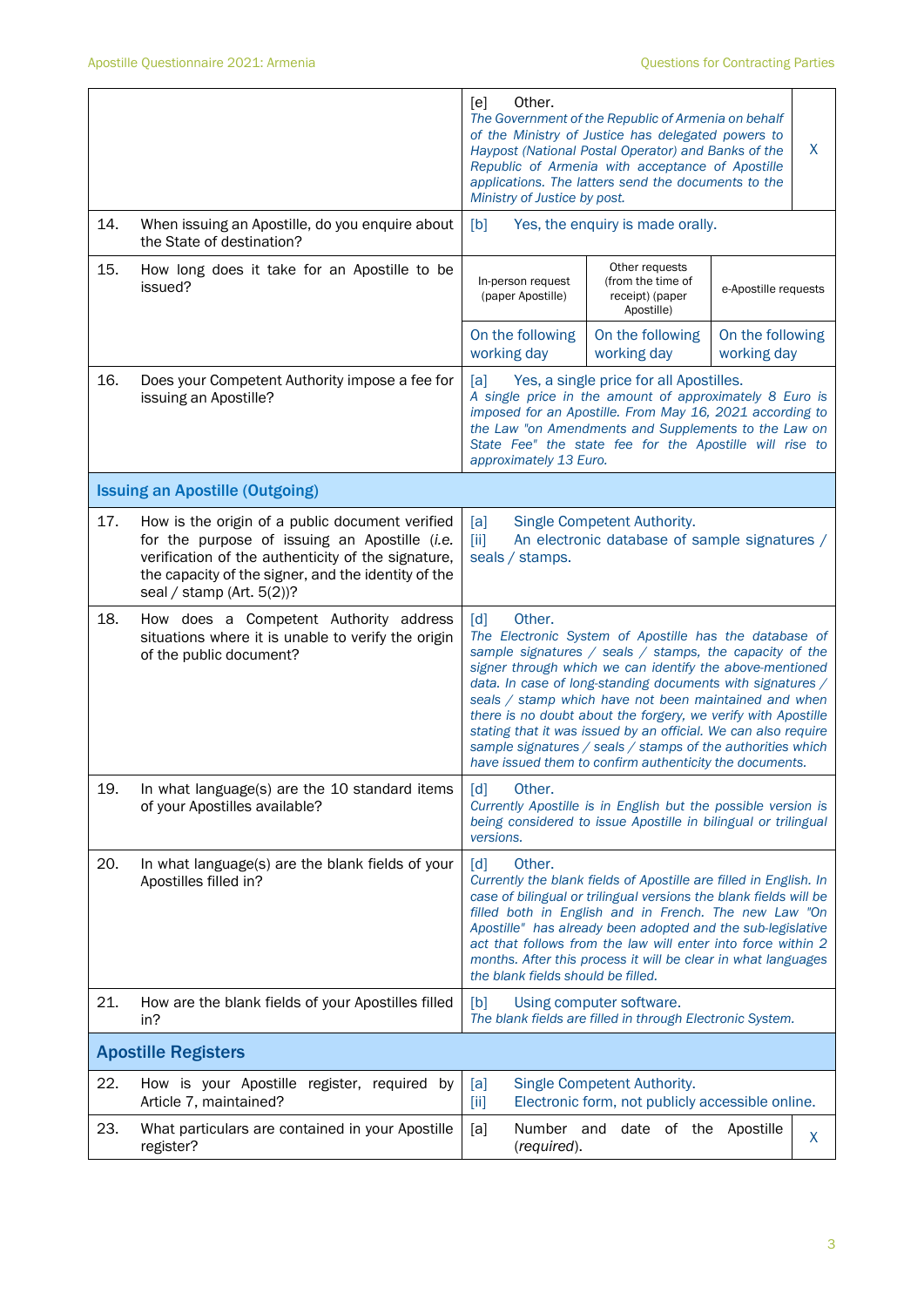|     |                                                                                                                                                                                                | [b]                                                                                                                                                                                                                                                                                                                                                                             | Name and capacity of the person signing<br>the document and $/$ or the name of<br>authority whose seal or stamp is affixed<br>(required). |   |
|-----|------------------------------------------------------------------------------------------------------------------------------------------------------------------------------------------------|---------------------------------------------------------------------------------------------------------------------------------------------------------------------------------------------------------------------------------------------------------------------------------------------------------------------------------------------------------------------------------|-------------------------------------------------------------------------------------------------------------------------------------------|---|
|     |                                                                                                                                                                                                | [c]                                                                                                                                                                                                                                                                                                                                                                             | Name and / or type of underlying<br>document.                                                                                             | X |
|     |                                                                                                                                                                                                | [d]                                                                                                                                                                                                                                                                                                                                                                             | Description of the contents of underlying<br>document.                                                                                    |   |
|     |                                                                                                                                                                                                | [e]                                                                                                                                                                                                                                                                                                                                                                             | Name of the applicant.                                                                                                                    | X |
|     |                                                                                                                                                                                                | $[f]$                                                                                                                                                                                                                                                                                                                                                                           | State of destination.                                                                                                                     | X |
|     |                                                                                                                                                                                                | [g]                                                                                                                                                                                                                                                                                                                                                                             | Copy of the Apostille.                                                                                                                    |   |
|     |                                                                                                                                                                                                | [h]                                                                                                                                                                                                                                                                                                                                                                             | Copy of the underlying document.                                                                                                          | X |
|     |                                                                                                                                                                                                | $[1]$                                                                                                                                                                                                                                                                                                                                                                           | Other.                                                                                                                                    |   |
| 24. | Is there a limit to how long records can be<br>retained on the Apostille register?                                                                                                             | [d]                                                                                                                                                                                                                                                                                                                                                                             | No.                                                                                                                                       |   |
| 25. | If your register is not publicly accessible, how<br>frequently do your Competent Authorities<br>receive requests to verify an Apostille they have<br>issued in the register?                   | [a]                                                                                                                                                                                                                                                                                                                                                                             | Never.                                                                                                                                    |   |
|     | <b>Technology &amp; the e-APP</b>                                                                                                                                                              |                                                                                                                                                                                                                                                                                                                                                                                 |                                                                                                                                           |   |
| 26. | Under your internal law, do you recognise<br>electronic / digital signatures as functionally<br>equivalent to handwritten signatures (i.e. can a<br>public document be signed electronically)? | Yes.<br>[a]<br>Article 4 of the Law on Electronic Document and Electronic<br>Digital Signature dated December 4, 2004 defines that an<br>electronic document protected by an electronic digital<br>signature has the same legal value as a document secured<br>by a handwritten signature of a person, if the authenticity of<br>the electronic digital signature is confirmed. |                                                                                                                                           |   |
| 27. | Under your internal law, are public documents<br>executed, or able to be executed, in electronic<br>form (whether or not they are to be used abroad<br>under the Convention)?                  | Yes.<br>[a]                                                                                                                                                                                                                                                                                                                                                                     |                                                                                                                                           |   |
|     | For Parties that answered yes to Q27.<br>27.1. What categories of public documents are                                                                                                         |                                                                                                                                                                                                                                                                                                                                                                                 | All public documents.                                                                                                                     |   |
|     | executed, or able to be executed, in electronic<br>form (whether or not they are to be used abroad<br>under the Convention)?                                                                   | [b]                                                                                                                                                                                                                                                                                                                                                                             | Civil status documents (e.g. birth, death<br>and<br>marriage<br>certificates)<br>and<br>certificates of non-impediment.                   | X |
|     |                                                                                                                                                                                                | [c]                                                                                                                                                                                                                                                                                                                                                                             | Other<br>administrative<br>documents<br>(including decisions from administrative<br>tribunals or decision-making bodies).                 |   |
|     |                                                                                                                                                                                                | [d]                                                                                                                                                                                                                                                                                                                                                                             | Extracts from commercial registers and<br>other registers.                                                                                |   |
|     |                                                                                                                                                                                                | [e]                                                                                                                                                                                                                                                                                                                                                                             | Notarial authentications of signatures.                                                                                                   | X |
|     |                                                                                                                                                                                                | $[f]$                                                                                                                                                                                                                                                                                                                                                                           | Other notarial acts.                                                                                                                      |   |
|     |                                                                                                                                                                                                | [g]                                                                                                                                                                                                                                                                                                                                                                             | other<br>education<br>Diplomas<br>and<br>documents.                                                                                       |   |
|     |                                                                                                                                                                                                | [h]                                                                                                                                                                                                                                                                                                                                                                             | Court documents, including judgments.                                                                                                     | X |
|     |                                                                                                                                                                                                | $[1]$                                                                                                                                                                                                                                                                                                                                                                           | Patents or other documents pertaining to<br>intellectual property rights.                                                                 |   |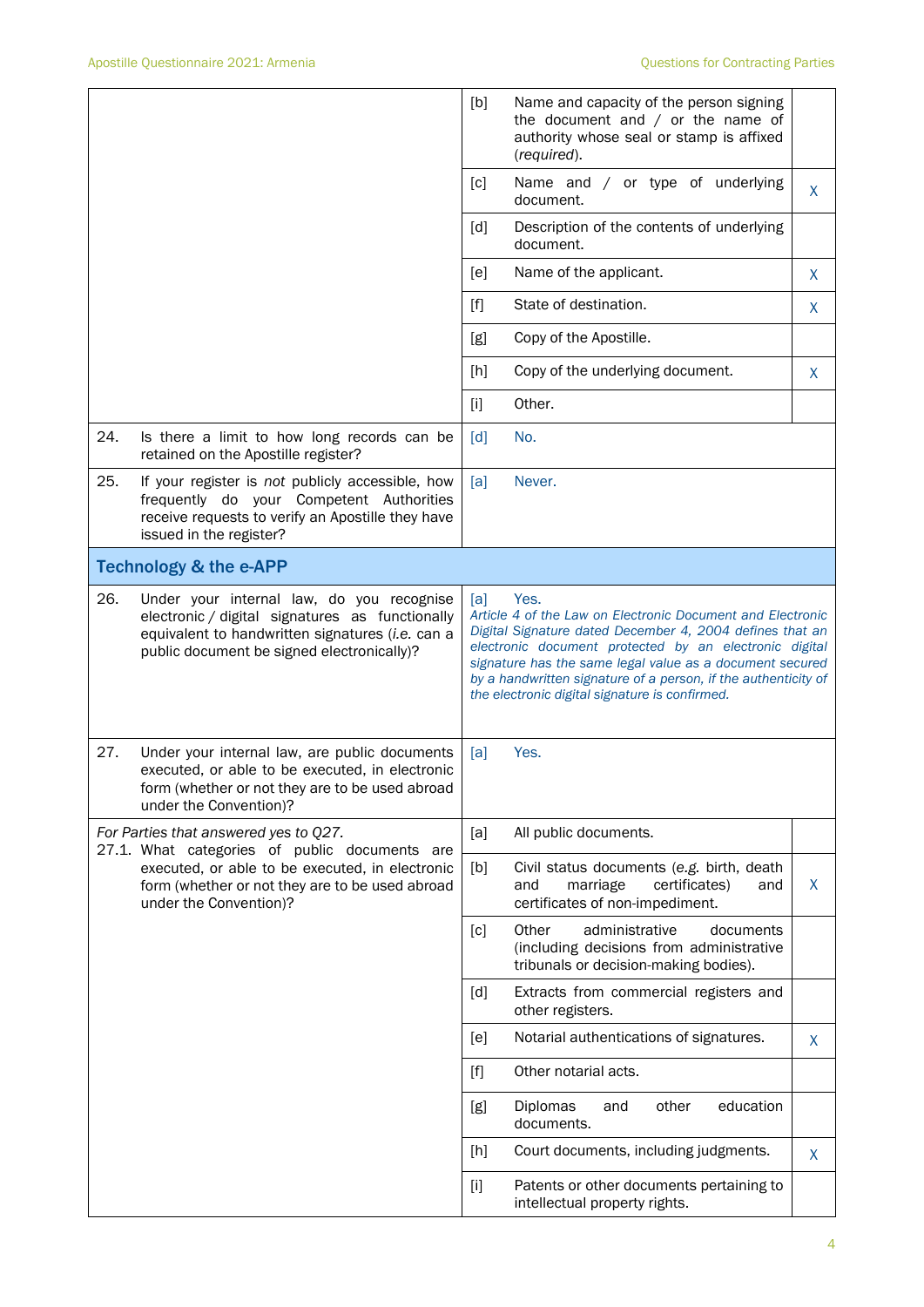|                                                                                                                                                                                                                             | [j]<br>Documents relating to adoptions.                                                                                                                                                                                                                                      |  |  |  |
|-----------------------------------------------------------------------------------------------------------------------------------------------------------------------------------------------------------------------------|------------------------------------------------------------------------------------------------------------------------------------------------------------------------------------------------------------------------------------------------------------------------------|--|--|--|
|                                                                                                                                                                                                                             | Translations.<br>[k]                                                                                                                                                                                                                                                         |  |  |  |
|                                                                                                                                                                                                                             | Medical or health certificates.<br>$[1]$                                                                                                                                                                                                                                     |  |  |  |
|                                                                                                                                                                                                                             | Criminal records.<br>[m]                                                                                                                                                                                                                                                     |  |  |  |
|                                                                                                                                                                                                                             | Import or export licences.<br>[n]                                                                                                                                                                                                                                            |  |  |  |
|                                                                                                                                                                                                                             | Certificates of origin.<br>[0]                                                                                                                                                                                                                                               |  |  |  |
|                                                                                                                                                                                                                             | Certificates of conformity.<br>[p]                                                                                                                                                                                                                                           |  |  |  |
|                                                                                                                                                                                                                             | Other.<br>[q]                                                                                                                                                                                                                                                                |  |  |  |
| For Parties that answered yes to Q27.<br>27.2. Approximately what percentage of your public<br>documents are originally executed in electronic<br>form (whether or not they are to be used abroad<br>under the Convention)? | Competent authorities of the Republic of Armenia that<br>submit documents in electronic form, also submit<br>documents in paper form. In regard with statistics we<br>cannot provide any data.                                                                               |  |  |  |
| 28.<br>Do you issue e-Apostilles?                                                                                                                                                                                           | [a]<br>Yes.                                                                                                                                                                                                                                                                  |  |  |  |
| For Parties that answered yes to Q28.<br>28.3. Under your internal law, which of the following<br>do you consider public documents for the<br>purpose of issuing e-Apostilles?                                              | [a]<br>Electronic public documents.<br>[b]<br>Paper public documents that have<br>been<br>scanned by a public official.                                                                                                                                                      |  |  |  |
| For Parties that answered yes to Q28.<br>28.4. How is an e-Apostille signed (i.e. what technology<br>apply an<br>electronic / digital<br>used<br>to<br>is<br>signature)?                                                    | [b]<br>Technology from a commercial provider (e.g.<br>Adobe).<br>The electronic system will put a signature and stamp of an<br>official.                                                                                                                                     |  |  |  |
| For Parties that answered yes to Q28.<br>28.5. How is an e-Apostille affixed to / associated with<br>the underlying public document to ensure it is<br>not tampered with?                                                   | In fact, e-Apostille will not be affixed to the public<br>document. There is a QR-code and 16-digit number,<br>through which it will be possible to verify the Apostille.<br>When entering the 16-digit numbers both the public<br>document and the Apostille are available. |  |  |  |
| For Parties that answered yes to Q28.<br>28.6. Once issued, how is the e-Apostille transmitted<br>to the applicant?                                                                                                         | Via email (regular).<br>[a]                                                                                                                                                                                                                                                  |  |  |  |
| 29.<br>Are your authorities<br>equipped to accept<br>incoming e-Apostilles?                                                                                                                                                 | Yes, all e-Apostilles can be processed.<br>[a]                                                                                                                                                                                                                               |  |  |  |
| 30.<br>Do you maintain an e-Register?                                                                                                                                                                                       | Yes.<br>[a]                                                                                                                                                                                                                                                                  |  |  |  |
| For Parties that answered yes to Q30.<br>30.2. What technology is used to maintain your<br>e-Register?                                                                                                                      | Technology from a commercial provider.<br>[b]                                                                                                                                                                                                                                |  |  |  |
| 31.<br>Have you been in contact with other Competent<br>Authorities that operate an e-APP component<br>and exchanged information and / or relevant<br>experience?                                                           |                                                                                                                                                                                                                                                                              |  |  |  |
| <b>Issues with Apostilles</b>                                                                                                                                                                                               |                                                                                                                                                                                                                                                                              |  |  |  |
| 32.<br>Has an Apostille <i>issued</i> by your Competent<br>Authority ever been refused by the authorities of<br>another Contracting Party on the following                                                                  | [a]<br>Form requirements (e.g. square-shaped,<br>sides of at least nine centimetres, border,<br>ink, etc).                                                                                                                                                                   |  |  |  |
| grounds:                                                                                                                                                                                                                    | The manner in which the Apostille was<br>[b]<br>affixed / attached<br>the<br>underlying<br>to<br>document.                                                                                                                                                                   |  |  |  |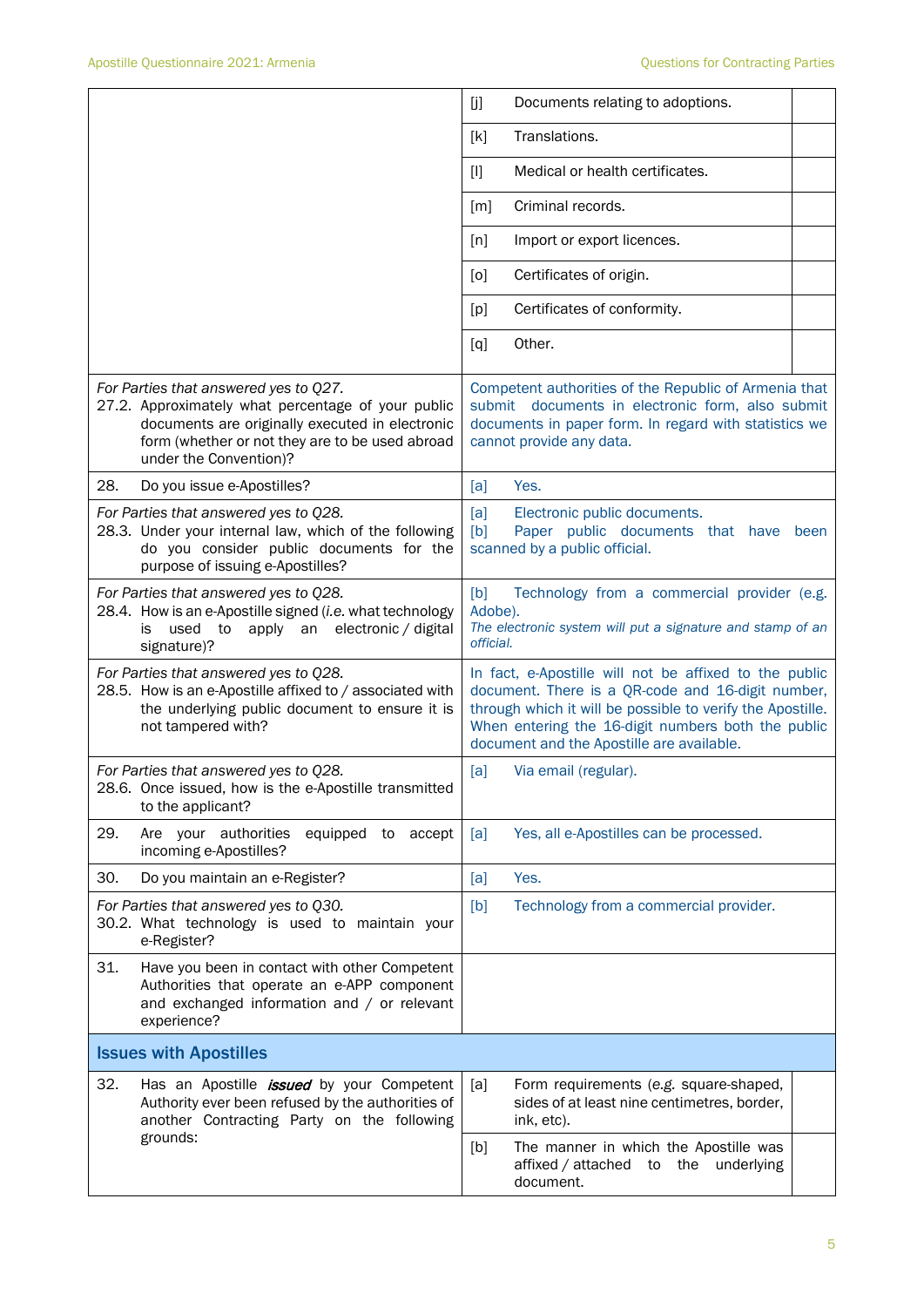|                                                                                                                       |                                                                                                                                                          | [c]   | The Apostille was not signed.                                                                                               |    |
|-----------------------------------------------------------------------------------------------------------------------|----------------------------------------------------------------------------------------------------------------------------------------------------------|-------|-----------------------------------------------------------------------------------------------------------------------------|----|
|                                                                                                                       |                                                                                                                                                          | [d]   | One<br>0f<br>the<br>standard<br>or<br>more<br>informational items were not filled in.                                       |    |
|                                                                                                                       |                                                                                                                                                          | [e]   | The Apostille was in electronic form (an<br>e-Apostille).                                                                   |    |
|                                                                                                                       |                                                                                                                                                          | $[f]$ | The underlying public document was in<br>electronic form.                                                                   |    |
|                                                                                                                       |                                                                                                                                                          | [g]   | The underlying public document had<br>expired / was not issued within a certain<br>timeframe.                               |    |
|                                                                                                                       |                                                                                                                                                          | $[h]$ | The underlying document was not a<br>public document under the law of the<br>destination.                                   |    |
|                                                                                                                       |                                                                                                                                                          | $[1]$ | Other.                                                                                                                      |    |
|                                                                                                                       |                                                                                                                                                          | [j]   | Unknown.                                                                                                                    | X. |
|                                                                                                                       |                                                                                                                                                          | [k]   | No / Not applicable.                                                                                                        | X  |
| For Parties that answered other than "No" to Q32.<br>32.1. If an Apostille was rejected, what action did you<br>take? |                                                                                                                                                          | [a]   | The Apostille was reissued.                                                                                                 |    |
|                                                                                                                       |                                                                                                                                                          | [b]   | Contacted the receiving authority.                                                                                          |    |
|                                                                                                                       |                                                                                                                                                          | [c]   | Contacted the Competent Authority of the<br>place of destination.                                                           |    |
|                                                                                                                       |                                                                                                                                                          | [d]   | Contacted nearest diplomatic mission of<br>the place of destination.                                                        |    |
|                                                                                                                       |                                                                                                                                                          | [e]   | Contacted<br>diplomatic<br>mission<br>own<br>accredited to the place of destination.                                        |    |
|                                                                                                                       |                                                                                                                                                          | [f]   | Contacted the Permanent Bureau.                                                                                             |    |
|                                                                                                                       |                                                                                                                                                          | [g]   | No action taken.                                                                                                            | X  |
|                                                                                                                       |                                                                                                                                                          | [h]   | Other.                                                                                                                      |    |
|                                                                                                                       |                                                                                                                                                          | $[1]$ | Unknown.                                                                                                                    | X  |
| 33.                                                                                                                   | Has your Competent Authority ever been<br>requested by external Competent Authorities to<br>certify or confirm your procedure for issuing<br>Apostilles? | [a]   | Yes.<br>Yes, sometimes Competent Authorities have requested for<br>detailed information on procedure for issuing Apostille. |    |
| 34.                                                                                                                   | Has an Apostille received by your authorities<br>ever been refused on the following grounds:                                                             | [a]   | The issuing State was not a Contracting<br>Party to the Apostille Convention.                                               |    |
|                                                                                                                       |                                                                                                                                                          | [b]   | Form requirements (e.g. square-shaped,<br>sides of at least nine centimetres, border,<br>ink, etc).                         |    |
|                                                                                                                       |                                                                                                                                                          | [c]   | The manner in which the Apostille was<br>affixed / attached to the underlying<br>document.                                  |    |
|                                                                                                                       |                                                                                                                                                          | [d]   | The Apostille was not signed.                                                                                               |    |